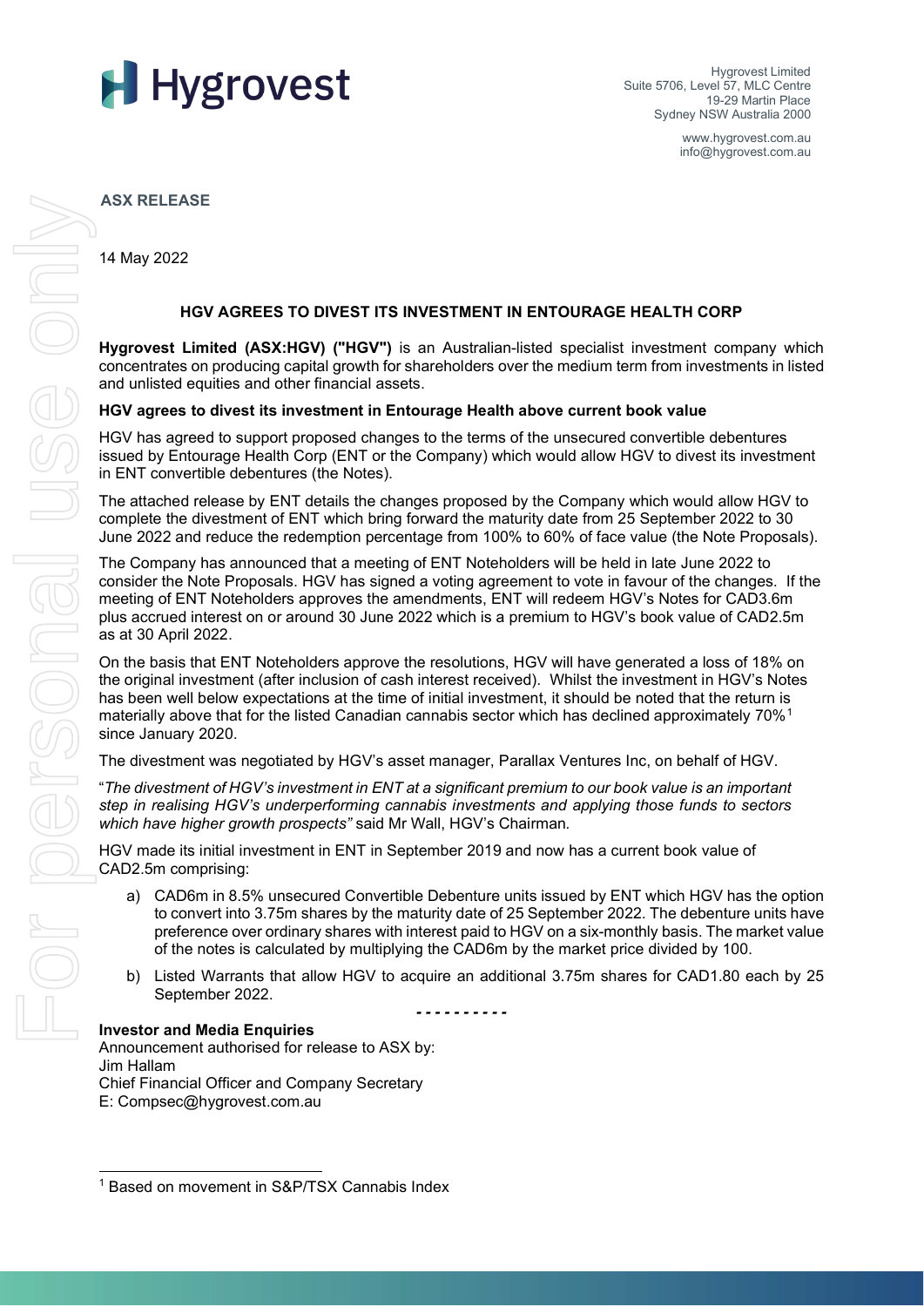### *About HGV*

*Hygrovest Limited (ASX:HGV) ("HGV") (ABN 91 601 236 417) is an Australian-listed specialist investment company*  which concentrates on producing capital growth for shareholders over the medium term from investments in listed and *unlisted equities and other financial assets.*

#### *Important Notice*

*This announcement contains reference to certain intentions, expectations, future plans, strategy and prospects of HGV. Those intentions, expectations, future plans, strategy and prospects may or may not be achieved. They are based on certain assumptions, which may not be met or on which views may differ and may be affected by known and unknown risks. The performance and operations of HGV may be influenced by a number of factors, many of which are outside the control of HGV. No representation or warranty, express or implied, is made by HGV, or any of its directors, officers, employees, advisers or agents that any intentions, expectations or plans will be achieved either totally or partially or that any particular rate of return will be achieved. Given the risks and uncertainties that may cause HGV's actual future*  results, performance or achievements to be materially different from those expected, planned or intended, recipients *should not place undue reliance on these intentions, expectations, future plans, strategy and prospects. HGV does not*  warrant or represent that the actual results, performance or achievements will be as expected, planned or intended. *Nothing in this material should be construed as either an offer to sell or a solicitation of an offer to buy or sell securities. It does not include all available information and should not be used in isolation as a basis to invest in HGV. This document does not constitute any part of any offer to sell, or the solicitation of an offer to buy, any securities in the United States or to, or for the account or benefit of any "US person" as defined in Regulation S under the US Securities Act of 1993 ("Securities Act"). HGV's shares have not been, and will not be, registered under the Securities Act or the securities laws of any state or other jurisdiction of the United States, and may not be offered or sold in the United States or to any US person without being so registered or pursuant to an exemption from registration including an exemption for qualified institutional buyers.*